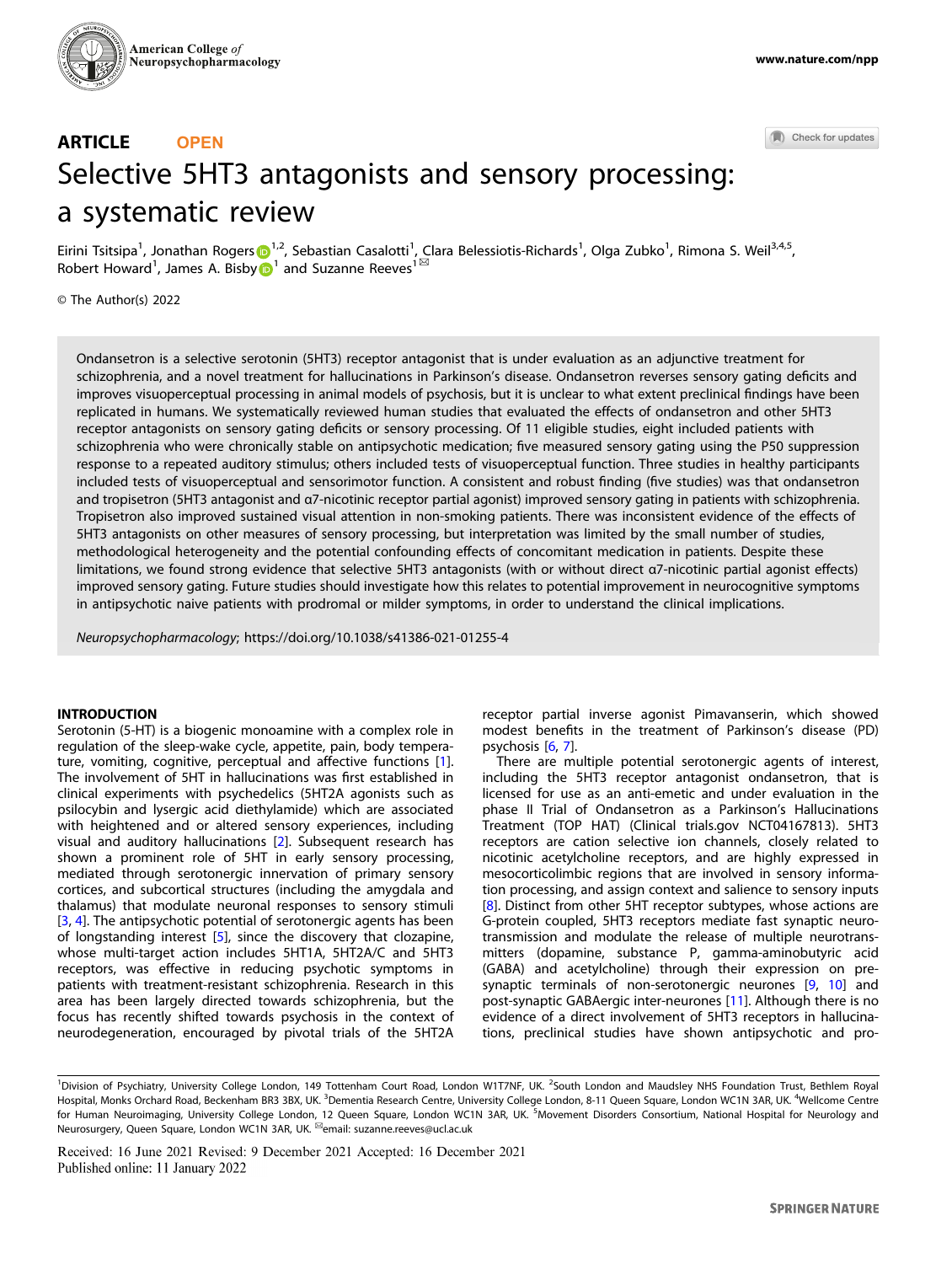$\overline{2}$ 

cognitive effects of 5HT3 receptor antagonist ondansetron in animal models that are relevant for psychosis in humans [[12](#page-9-0)]: Ondansetron attenuated amphetamine-induced dopamine release in mesocorticolimbic regions without inducing parkinson-ism [\[9,](#page-9-0) [10](#page-9-0), [13\]](#page-9-0); and reversed impairments in sensory gating and visual processing in the DBA/2 mouse model of α7-nicotinic cholinergic receptor depletion, by increasing hippocampal acetylcholine release [\[14](#page-9-0), [15](#page-9-0)]. The latter findings extend to the secondgeneration 5HT3 antagonist tropisetron; a selective 5HT3 antagonist with additional partial α7-nicotinic receptor agonist activity [[16\]](#page-9-0). In vitro demonstration that many antidepressant and antipsychotic drugs functionally antagonise 5HT3 receptors in a non-competitive way, by inhibiting 5HT-induced ion influx, and that clozapine and olanzapine have direct 5HT3 receptor antagonist effects, provided additional, indirect evidence of the involvement of 5HT3 receptors in psychotropic drug action [[17,](#page-9-0) [18\]](#page-9-0).

Clinical evidence supportive of ondansetron's potential efficacy in the treatment of Parkinson's hallucinosis was shown in the early 1990s in a case series of 7 inpatients (5 men, aged 64–78 years) all of whom responded to ondansetron 12–20 mg/day without side effects, and with complete symptom resolution in 4 patients [[19](#page-9-0)]. An open study carried out by the same research group, included 16 patients (11 men, aged 64–68 years) with Parkinson's and severe, persistent visual hallucinations, who were titrated from 4–8 mg/day ondansetron to an optimum dose (mean 16 mg/day, range 12–24 mg/day), and evaluated after 4–8 weeks' treatment. There were marked improvements in visual hallucinations (complete symptom resolution in 14), and associated delusions (partial to complete response in 8 of 9), with no worsening of motor symptoms or cognition, and improved global functioning [[20\]](#page-9-0). Although the drug has been used off-licence by some clinicians, this line of development was not pursued by the manufacturer, and the previously high cost of ondansetron prevented further independent studies. Since coming off patent in 2006, ondansetron has been evaluated in phase II trials as an adjunctive treatment for patients with schizophrenia who were either treatment refractory or symptomatically stable on antipsychotic medication. These studies have shown evidence of efficacy in the treatment of both negative and cognitive symptoms, including some evidence of improved visual information processing [\[21](#page-9-0)–[23\]](#page-9-0), and the drug is under phase II evaluation in a Trial of Ondansetron as a Parkinson's HAllucinations treatment (TOP HAT) (Clinical trials.gov NCT04167813). The observation that ondansetron and other 5HT3 antagonists (tropisetron, granisetron, dolasetron) improve the ability to filter (gate) irrelevant stimuli and enhance visual information processing in animal models, is of potential therapeutic relevance as sensory gating deficits are a robust neurophysiological marker of psychosis in humans [\[24](#page-9-0)–[26](#page-9-0)]. We systematically reviewed human studies that had evaluated the effects of ondansetron and related compounds on sensory gating or sensory processing, in both clinical populations and in healthy participants.

## METHODS Study design

We conducted a systematic review with narrative synthesis, which followed the Preferred Items for Reporting of Systematic Reviews and Meta-Analyses (PRISMA) guidelines [[27\]](#page-9-0) and aimed to determine the effect of 5HT3 receptor antagonists on sensory processing.

#### Eligibility criteria

We included human studies of healthy participants and any clinical population to identify the impact of 5HT3 antagonists on sensory (visual, olfactory, auditory, gustatory, tactile) or sensorimotor function. Studies were included if participants were administered a 5HT3 receptor antagonist (ondansetron, palonosetron, tropisetron, dolasetron, granisetron) and compared to those not taking a 5HT3 antagonist. We included studies if their primary or secondary outcomes involved evaluation of sensory or sensorimotor functioning, comprising investigations of auditory gating deficits, visuoperceptual functioning and any neuroimaging study outcomes. Studies were excluded if they evaluated the impact of 5HT3 antagonists on pain or pruritus. We included randomized control trials (RCT), cohort studies, and controlled clinical studies, and excluded protocols, case studies, dissertation theses, meeting abstracts, unpublished dissertations, and conference presentations. Only studies written in English were included.

#### Search strategy

A database search was carried out in August 2021, using Medline, Embase, PsycINFO and Web of Science (WoS). Relevant reviews and references of the included studies were searched manually to identify appropriate studies for this review. Databases were searched using the following terms:

Ondansetron OR Zofran OR Zophren OR tropisetron OR granisetron OR Sancuso OR Kytril OR "Apo-Granisetron" OR Kevatril OR Sustol OR dolasetron OR Anzemet OR Anemet OR Zamanon OR palonosetron OR Aloxi OR Akynzeo OR Jiouting OR Onicit OR Palnox OR Paloxi OR Palzen OR Themiset OR Zhiruo OR "5-ht3 antagonist" OR "5-ht3R") AND (visuopercept\* OR visuospat\* OR visual memor\* OR visual recog\* OR sensor\* OR olf\* OR gust\* OR tact\* OR propriocept\* OR interocept\* audit\*).

The search terms were differentiated based on the variable databases and their respective search criteria, as the subject headings are different (see supplementary materials for the full search strategy). Two authors (SR and ET) independently and blindly screened all the titles and abstracts against the eligibility criteria. Full texts of the remaining studies were assessed against the eligibility criteria (SR and ET). Any disagreements were resolved through discussion between these two authors.

#### Data extraction

ET extracted data from all the studies, with JR, CBR and SC acting as second blind raters. Any disagreements were resolved with discussion between two raters and any unresolved differences were discussed with JAB. Effect measures were reported as recorded by the study authors. Data were extracted in regard to the relevant outcomes (any observed effects of 5HT-3 receptor antagonists on sensory or sensorimotor functioning), study characteristics (design, setting, population, inclusion/exclusion criteria) and clinical characteristics (population, sample size, diagnostic criteria, age, sex). All relevant outcomes were recorded.

## Risk of bias in individual studies and quality assessment

The Quality Assessment Tool for Quantitative Studies developed by the Effective Public Health Practice Project (EPHPP) was used to assess bias [[28\]](#page-9-0). This tool is designed to evaluate several study designs and assesses the following: selection bias, study design, confounders, blinding, data collection methods, withdrawals and dropouts, intervention integrity and analysis. The scores in the subsections were used to generate an overall rating of 'strong', 'moderate' or 'weak' using the EPHPP guidance, with a 'strong' paper defined as that with no 'weak' subscores, and a 'weak' paper having two or more 'weak' subscores. ET completed EPHPP for all the included studies whilst CBR, JR and SC independently and blindly rated the quality of the studies. Any differences were solved with discussion and any unresolved discrepancies were discussed with JAB.

#### Synthesis of results

Due to the small number and heterogeneity of the studies, we carried out a narrative synthesis. All included studies were presented in a table, listing the extracted variables.

## RESULTS

## Study identification

Of the 12 studies initially identified, two papers [\[29](#page-9-0), [30\]](#page-9-0) described an identical sample and, on further exploration, were found to report the same trial, 1 year apart (one reporting 12 weeks data; another data from the first 8 weeks). Data were extracted from the paper reporting 12 weeks of data, and the other paper [\[30](#page-9-0)] was excluded. The PRISMA flowchart is shown in Supplementary Fig. 1.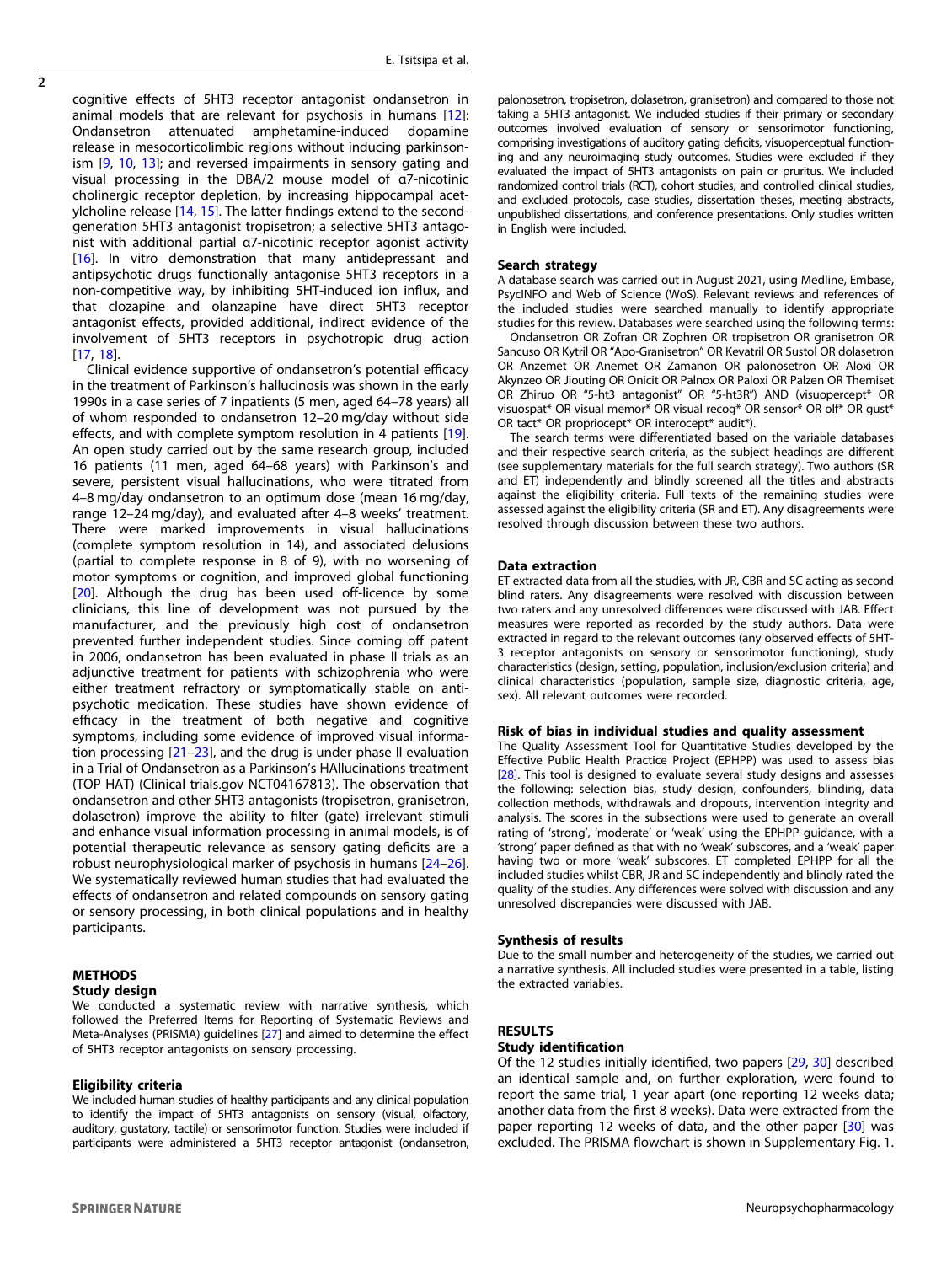Reviewed studies included five randomised control trials with parallel group design [[29,](#page-9-0) [31](#page-9-0)–[34](#page-9-0)], five randomised control trials with crossover design [[35](#page-9-0)–[39\]](#page-9-0) and one cohort (patients versus healthy controls) study [[40\]](#page-9-0). The age of participants ranged from 19 to 55 years. Studies were conducted in the UK, USA, China, Israel, Japan and Iran. Of the five crossover studies, three included healthy volunteers [[36,](#page-9-0) [37](#page-9-0), [39\]](#page-9-0), one involved participants with schizophrenia stable on unspecified antipsychotics [\[35](#page-9-0)], and one assessed participants with schizophrenia stable on clozapine [\[38\]](#page-9-0). The parallel group studies all included patients with schizophrenia, whose symptoms were stable on risperidone. Six studies evaluated ondansetron [[33,](#page-9-0) [35](#page-9-0), [36,](#page-9-0) [38](#page-9-0), [39\]](#page-9-0), four evaluated tropisetron [[31,](#page-9-0) [32](#page-9-0), [34](#page-9-0), [40\]](#page-9-0) and one granisetron [\[37](#page-9-0)]. Characteristics and details of the included studies are described in Table [1](#page-3-0).

## Outcome measures

Outcome measures used in the included studies are described in Table [2.](#page-5-0) Eight studies were carried out in patients with schizophrenia who were symptomatically stable on antipsychotic medication. Five studies measured the impact of setrons on sensory gating, using the P50 electroencephalogram (EEG) eventrelated potential (ERP) waveform response to a repeated auditory stimulus [[31,](#page-9-0) [32,](#page-9-0) [34,](#page-9-0) [35,](#page-9-0) [40](#page-9-0)]. The P50 waveform response occurs 50 ms after an auditory stimulus. In the paired-click paradigm, the initial stimulus (S1) is followed by a second stimulus (S2) 500 ms later, and evidence of 'gating' is shown by a reduction in amplitude of S2. In healthy participants the S2/S1 ratio is <0.5, but is larger in patients with schizophrenia [[24](#page-9-0)–[26\]](#page-9-0). Three of the studies included measures of visuoperceptual function (as part of a wider battery of neuropsychological tests) as co-primary outcomes [[31,](#page-9-0) [32,](#page-9-0) [34](#page-9-0)]. Three studies included measures of visual processing as a primary outcome [[38\]](#page-9-0) or as secondary outcomes in studies whose primary aim was to investigate the effect on adjunctive ondansetron on the Positive and Negative Symptom Scale (PANSS) total and subtotal scores [[29,](#page-9-0) [33\]](#page-9-0). Three studies, carried out in healthy participants, included measures of visuoperceptual [\[36,](#page-9-0) [37\]](#page-9-0) and sensorimotor processing [\[39](#page-9-0)] as primary outcome measures.

#### Quality assessment

Three studies were assessed as being of high quality [[29,](#page-9-0) [32,](#page-9-0) [34\]](#page-9-0), five studies were assessed as being of moderate quality [\[31,](#page-9-0) [33,](#page-9-0) [35](#page-9-0), [36,](#page-9-0) [39](#page-9-0)] and three studies were assessed as being of low quality [[37,](#page-9-0) [38](#page-9-0), [40](#page-9-0)]. Quality assessment ratings are shown in Table [3.](#page-7-0)

#### Findings

Findings from the included studies are described below and are also detailed in Table [1.](#page-3-0)

## Sensory gating

The effect of a single 16 mg dose of ondansetron on P50 gating was investigated using a placebo-controlled crossover design in eight patients [\[35](#page-9-0)], seven of whom had been prescribed unspecified first generation (dopamine D2/3 selective) antipsychotics and one olanzapine (second-generation antipsychotic with 5HT3 antagonist properties). Evoked potentials were measured 1, 2 and 3h post treatment, to coincide with peak plasma concentrations. There was a highly significant reduction in the S2/S1 ratio following ondansetron, which achieved a maximum at two hours post treatment, the time of peak plasma concentration (ondansetron ratio 41.4%; placebo mean  $= 80.2$ %).

Tropisetron was evaluated in four studies [\[31](#page-9-0), [32,](#page-9-0) [34](#page-9-0), [40](#page-9-0)]. The first [[40](#page-9-0)] was described as a proof of principle study, which aimed to investigate the effects of a single 10 mg dose of tropisetron on sensory gating deficits in 22 patients with schizophrenia who were symptomatically stable on a range of antipsychotics, and in 15 healthy volunteers. A significant improvement in sensory gating was observed, but only in patients who were non-smokers. The authors suggested that future studies should recruit only nonsmokers, to avoid the potential confounding effects of long-term nicotine exposure on α7-nicotinic receptors.

Three subsequent studies used placebo-controlled designs to evaluate the impact of tropisetron on patients who were stable on risperidone (2–6 mg daily), which was chosen because it does not target α7-nicotinic or 5HT3 receptors [\[31](#page-9-0), [32,](#page-9-0) [34](#page-9-0)]. The studies differed in relation to their number of treatment arms, administered doses, treatment duration, and the inclusion or exclusion of smokers. One study [[32\]](#page-9-0), which was rated as high quality, compared tropisetron 10 mg/day to placebo over 8 weeks in 40 patients (20 per arm; 5 smokers in the placebo and 6 in the tropisetron arm) and found a reversal of P50 gating deficits in the tropisetron, but not placebo group, that was restricted to nonsmokers. Tropisetron was also superior to placebo in improving the accuracy of performance on the Rapid Visual Information Processing (RVP) task of visual sustained attention [[41\]](#page-9-0), but only in non-smokers. There was no significant correlation between the degree of change in S2/S1 ratio and RVP performance which the authors attributed to the small sample size.

Two studies restricted the sample to non-smokers and compared three doses of tropisetron (5 mg, 10 mg, 20 mg) to placebo (10 in each arm), either after single-dose administration [\[34\]](#page-9-0) or 10 days treatment [[31\]](#page-9-0). There was an overall effect of tropisetron on S2/S1 ratio, which did not survive correction for multiple comparisons in the single-dose study, and showed no difference between doses. Both studies investigated cognitive function using the Repeatable Battery for Neuropsychological Status RBANS; a brief neuropsychological screening battery that includes 12 cognitive domains (language, attention, immediate memory, visuospatial/constructional and delayed memory) [\[42\]](#page-9-0), and found a significant drug-by-time effect on RBANS total and the immediate (verbal) memory subtotal. The study that evaluated the effect of 10 days treatment observed a correlation between the extent of the reduction in P50 gating ratio and improved performance on immediate memory [[31\]](#page-9-0).

## Visuoperceptual function

Two placebo-controlled trials, whose primary aim was to evaluate the effect of ondansetron as an adjunctive treatment for cognitive and negative symptoms in patients with chronically stable schizophrenia who were treated with risperidone, included tests of visuoperceptual function as secondary outcomes. These studies reported a reduction in PANSS total [[29\]](#page-9-0) and on positive and negative subscores [\[33](#page-9-0)], respectively, in ondansetron treated patients. There were also improvements in performance on tests of visual memory (visual reproduction, visual paired associate learning) [\[29](#page-9-0)] and visuoperceptual (object assembly) ability [\[33\]](#page-9-0). Neither study corrected for statistical effects of the multiple tests included in the respective batteries.

One placebo-controlled trial evaluated 7 days adjunctive treatment with ondansetron on co-primary outcomes (PANSS and visuoperceptual and spatial function) in patients treated with clozapine who had been in symptomatic remission for 6 months [\[38\]](#page-9-0). No effect was observed in PANSS scores. Visual memory performance (Rey Osterrieth complex figure test) improved in the ondansetron treated group, but no differences were found in relation to other tests (digit span, digit symbol, paired associates).

A single placebo-controlled crossover study evaluated the effects of granisetron, alone and with lorazepam, in 12 healthy participants [\[37](#page-9-0)]. Granisetron reduced the latency of performance on a test of visual sustained attention but did not improve performance accuracy and showed no effect on choice reaction time. No effects of ondansetron were observed on choice reaction time or simulated car tracking tests [\[36\]](#page-9-0).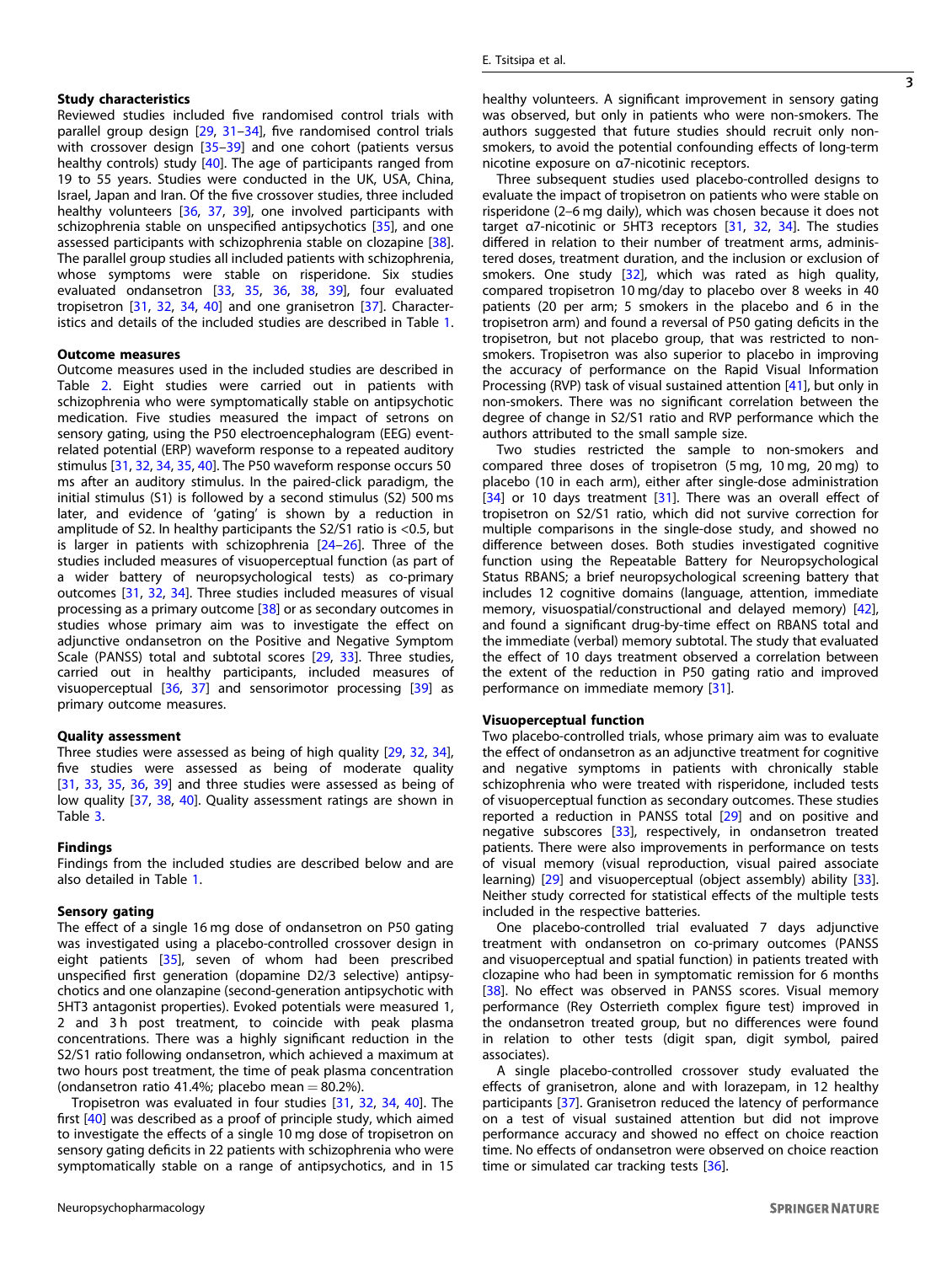<span id="page-3-0"></span>

| Cable 1.                                                                                 | Study characteristics and findings.                                                                                                                          |                                                                                                                                                                                                                                                                                                                                                                |                                                                  |                                                                                                                                                                            |                                                                                                                                                                                                                  |                                                                                                                                                                                                                                                                                  |
|------------------------------------------------------------------------------------------|--------------------------------------------------------------------------------------------------------------------------------------------------------------|----------------------------------------------------------------------------------------------------------------------------------------------------------------------------------------------------------------------------------------------------------------------------------------------------------------------------------------------------------------|------------------------------------------------------------------|----------------------------------------------------------------------------------------------------------------------------------------------------------------------------|------------------------------------------------------------------------------------------------------------------------------------------------------------------------------------------------------------------|----------------------------------------------------------------------------------------------------------------------------------------------------------------------------------------------------------------------------------------------------------------------------------|
| Type of study<br>Author, year<br>Country                                                 | Population and referral setting                                                                                                                              | Intervention, sample<br>size (M), duration                                                                                                                                                                                                                                                                                                                     | years Number (%)<br>Mean age ± SD<br>females                     | Outcome measure(s) of<br>interest                                                                                                                                          | Type of statistical analysis                                                                                                                                                                                     | Summary of findings                                                                                                                                                                                                                                                              |
| controlled crossover trial<br>Double-blind placebo-<br>Adler, 2005<br>USA                | scores, stable on antipsychotic<br>Diagnosis of schizophrenia,<br>based on PANSS and BPRS<br>medication<br>NR                                                | A. Ondansetron 16 mg +<br>Randomised in terms<br>of order:<br>ondansetron 16 mg<br>Single dose<br>placebo<br>B. Placebo +<br>$N=8,$                                                                                                                                                                                                                            | 4/8 (50%) female<br>$42 \pm 6$                                   | the paired-click paradigm<br>(500 ms apart), and indexed<br>by the T/C ratio.<br>potential, assessed using<br>P50 auditory evoked<br>Primary Outcome:                      | using two-tailed Student's t test.<br>Other t tests were Bonferroni<br>Parametric and nonparametric<br>methods. A priori comparison<br>made for T/C ratio after 2 h<br>(peak plasma concentration)<br>corrected. | one olanzapine-treated patient<br>improvement was observed in<br>gating $(t_{10,7} = -2.43, p < 0.04]$<br>improvement in P50 auditory<br>Ondansetron associated with<br>significant change, and no<br>Seven patients who were<br>antipsychotics showed<br>treated with 'typical' |
| Double-blind placebo-<br>Akhondzadeh, 2009<br>controlled parallel<br>group trial<br>Iran | ā<br>risperidone (4-6 mg/day) for<br>Diagnosis of schizophrenia<br>inpatient and community<br>(DSM-IV-TR), stable on<br>min of 8 weeks                       | A. Ondansetron 8 mg/<br>day $(N = 15)$<br>B. Placebo $(N = 15)$<br>$N = 30$ , 12 weeks<br>treatment with:<br>Randomised to<br>adjunctive                                                                                                                                                                                                                       | A. $33.00 \pm 5.88$<br>B. $33.53 \pm 5.95$<br>11/30 (37%) female | PANSS Mean, total and<br>Associates 1&2, Visual<br>Secondary outcomes:<br>WMS-R: Visual Paired<br>Reproduction 1&2,<br>Primary outcome:<br>subtotal scores<br>Block design | Fisher's exact test<br>Student's t test                                                                                                                                                                          | Reproduction 1 $(p=0.05)$ and 2 $(p=0.05)$ , Visual Paired<br>Associates 1 ( $p = 0.04$ ) and 2 ( $p$<br>PANSS total score at 12 weeks<br>Ondansetron associated with<br>Significant improvement in<br>improvement on Visual<br>$(t_{28} = 6.65, p < 0.001)$<br>$= 0.04$         |
| controlled crossover study<br>Double-blind placebo-<br>Hall, 1991<br>š                   | Healthy male volunteers<br>NR                                                                                                                                | D. Placebo BD for 2 days<br>A. Ondansetron 1 mg BD<br>B. Ondansetron 8 mg BD<br>C. Placebo BD<br>mised in terms<br>+ final dose of<br>lorazepam 2 mg<br>$N = 12, 2.5$ days<br>Randomis<br>of order:                                                                                                                                                            | 31 (range 21-40)<br>0/12 (0%) female                             | Simulated car tracking<br>Primary outcomes:<br>CRT                                                                                                                         | Trapezoidal integration.<br>Analysis of covariance                                                                                                                                                               | CRT or simulated car tracking<br>No effect of ondansetron on                                                                                                                                                                                                                     |
| Japan<br>Cohort study<br>Koike, 2005                                                     | Diagnosis of schizophrenia<br>(DSM-IV<br>NR                                                                                                                  | schizophrenia (N = 22)<br>Ithy controls (N<br>Single dose<br>Tropisetron 10 mg<br>administered to:<br>A. Patients with<br>$N = 37,$<br>B. Heal<br>15)                                                                                                                                                                                                          | 12/37 (32%) female<br>$39.8 \pm 14$ years                        | (500 ms apart), and indexed<br>by the T/C ratio.<br>potentials, assessed using<br>the paired-click paradigm<br>P50 auditory invoked<br>Primary outcome:                    | Paired t test                                                                                                                                                                                                    | auditory gating in patients with<br>schizophrenia ( $t_{18} = 2.32$ , $p =$<br>value ( $r = 0.85$ , $t = 6.60$ , df = 17,<br>0.033) *only in non-smokers<br>correlated with the baseline<br>Tropisetron improved P50<br>Change in P50 T/C ratio<br>$p < 0.001$ ),                |
| Double-blind placebo-<br>crossover design<br>Leigh, 1991<br>controlled<br>š              | Healthy male volunteers<br>NR                                                                                                                                | of order:<br>A. Placebo capsule +<br>placebo infusion<br>B. Placebo capsule +<br>granisetron 160 mcg/kg<br>capsule + granisetron<br>160 mcg/kg infusion<br>mised in terms<br>D. Lorazepam 2.5 mg<br>C. Lorazepam 2.5 mg<br>$\begin{array}{lll} \text{capsule} \, + \, \text{placebo} \\ \text{infusion} \end{array}$<br>$N = 12$ , 1 day<br>infusion<br>Randor | 32 (range 19-46)<br>0/12 (0%) females                            | RVP (non-standardised)<br>Primary outcomes:<br>CRT                                                                                                                         | Greenhouse-Geisser correction<br>Repeated-measures<br>ANOVA.                                                                                                                                                     | correct responses on RVP (main<br>Granisetron associated with a<br>reduced mean latency of<br>No change in CRT<br>effect, $p = 0.03$ )                                                                                                                                           |
| controlled crossover trial<br>Double-blind placebo-<br>Levkovitz, 2005<br>Israel         | remission for 6 months, and<br>treated with fixed doses of<br>Diagnosis of schizophrenia<br>(DSM-IV), who had been in<br>clozapine (360 mg/day)<br>Community | Randomised in terms<br>of order:<br>A. Ondansetron (8<br>mg OD)<br>B. Placebo<br>N = 21, 7 days                                                                                                                                                                                                                                                                | $31.2 \pm 8.9$ 0/21 (0%) female                                  | PANSS, Mean, total and<br>Co-primary outcomes:<br>WAIS-R: Digit Span,<br>Paired association,<br>Complex Figure<br>subtotal scores<br>Rey-Osterreich<br>Digit Symbol,       | Repeated-measures ANOVA<br>Paired Student's t tests                                                                                                                                                              | e<br>No change in PANSS total or<br>Rey-Osterreich performance<br>No effect on other subtests<br>Ondansetron improved<br>subtotal scores.<br>$= 0.002$ ).                                                                                                                        |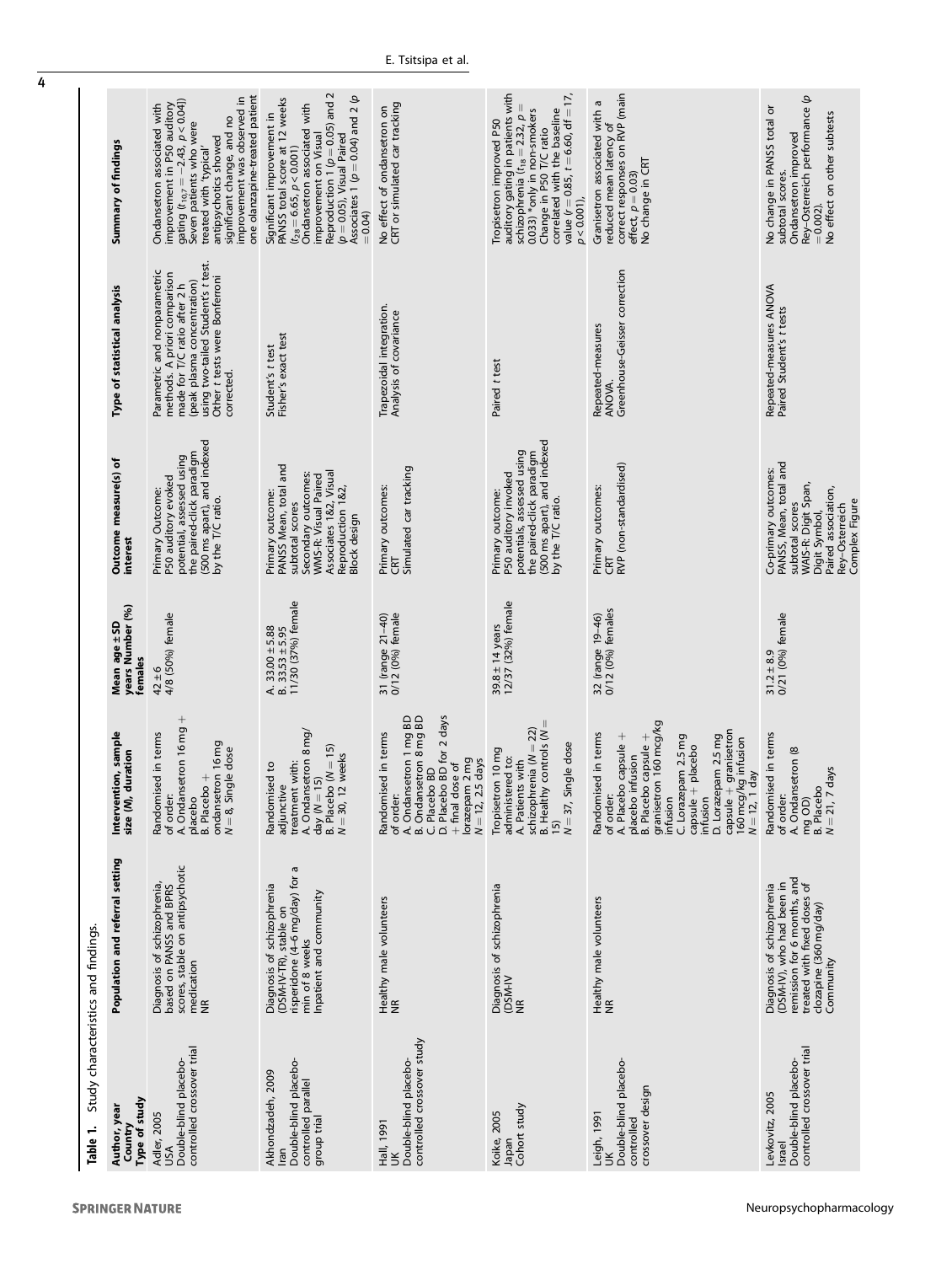| continued<br>Table 1.                                                                |                                                                                                                                                                                                                                                                                                                  |                                                                                                                                                                                                                           |                                                                                                                 |                                                                                                                                                                                        |                                                                                                                                                                                                                |                                                                                                                                                                                                                                                                                                                                                                                                                             |
|--------------------------------------------------------------------------------------|------------------------------------------------------------------------------------------------------------------------------------------------------------------------------------------------------------------------------------------------------------------------------------------------------------------|---------------------------------------------------------------------------------------------------------------------------------------------------------------------------------------------------------------------------|-----------------------------------------------------------------------------------------------------------------|----------------------------------------------------------------------------------------------------------------------------------------------------------------------------------------|----------------------------------------------------------------------------------------------------------------------------------------------------------------------------------------------------------------|-----------------------------------------------------------------------------------------------------------------------------------------------------------------------------------------------------------------------------------------------------------------------------------------------------------------------------------------------------------------------------------------------------------------------------|
| Type of study<br>Author, year<br>Country                                             | Population and referral setting                                                                                                                                                                                                                                                                                  | Intervention, sample<br>size (N), duration                                                                                                                                                                                | years Number (%)<br>Mean age ± SD<br>females                                                                    | Outcome measure(s) of<br>interest                                                                                                                                                      | Type of statistical analysis                                                                                                                                                                                   | Summary of findings                                                                                                                                                                                                                                                                                                                                                                                                         |
| Double-blind placebo-<br>controlled parallel<br>Samandi, 2017<br>group trial<br>Iran | stable on risperidone (4-6 mg/d)<br>(DSM-IV-TR), treatment-resistant,<br>for at least 2 months prior to<br>Diagnosis of schizophrenia<br>Inpatient and community<br>enrolment.                                                                                                                                   | A. Ondansetron 4–8 mg<br>risperidone 8 mg/day (N<br>B. Placebo (adjunct to<br>risperidone 8 mg/day)<br>$N = 38, 12$ weeks<br>day (adjunct to<br>treatment with:<br>Randomised to<br>adjunctive<br>$(N = 18)$<br>$= 20$    | 3/38 (7.9%) female<br>A. 40 (Cl: 37.43<br>B. 37 (CI: 34.02<br>to 39.20)<br>to 43.26)                            | and<br>Secondary outcomes:<br>Picture Completion<br>PANSS mean, total<br>Primary outcome:<br>Object assembly<br>Comprehension<br>subtotal scores<br>WAIS-R:                            | Parametric and nonparametric<br>Student's t-test.<br>Chi-squared<br>methods.                                                                                                                                   | Object assembly $(p < 0.001)$ and<br>and negative scores $(p < 0.001)$ .<br>Ondansetron associated with<br>Ondansetron associated with<br>reduction in PANSS positive<br>Comprehension $(p < 0.001)$ .<br>improved performance on                                                                                                                                                                                           |
| Randomised placebo-<br>controlled parallel<br>Shiina, 2010<br>group trial<br>Japan   | risperidone (2-6 mg/day) for<br>Diagnosis of schizophrenia,<br>(DSM-IV-TR), stable on<br>Community setting<br>minimum 8 weeks.                                                                                                                                                                                   | mg/day ( $N = 20$ )<br>B. 10 mg/day ( $N = 20$<br>C. Placebo ( $N = 20$ )<br>$N = 40$ , 8 weeks<br>treatment with:<br>Randomised to<br>A. Tropisetron<br>adjunctive                                                       | 11/20(55%) female<br>10/20(50%) female<br>21/40(53%) female<br>$B.35.15 \pm 8.54$<br>A. $34.96 \pm 6.82$        | (500 ms apart), and indexed<br>by the T/C ratio.<br>CANTAB (RVP, DMS), PANSS<br>the paired-click paradigm<br>potentials, assessed using<br>Co-primary outcomes<br>P50 auditory invoked | corrections for multiple CANTAB<br>sample and non-smokers only)<br>Sensitivity analysis (whole<br>Paired t test. Bonferroni<br>Chi-squared. ANOVA<br>comparisons.                                              | performance accuracy but only<br>Ш<br>0.570, $p = 0.6$ ), improved P50<br>Tropisetron $t_{15} = 3.24$ , $p = 0.006$ ), but not placebo $(t_{13})$<br>Ш<br>Tropisetron improved RVP<br>Bonferroni correction (t <sub>11</sub><br>auditory gating deficits.<br>No change in PANSS.<br>in non-smokers, after<br>5.78, p < 0.001                                                                                                |
| controlled crossover trial<br>Double-blind placebo-<br>Stern, 2019<br>Αsυ            | internet and university campus<br>Advertisements posted on the<br>Healthy population                                                                                                                                                                                                                             | C. Ondansetron 24 mg +<br>$B.$ Ondansetron 16 mg +<br>Randomised in terms of<br>A. Ondansetron 8 mg<br>$N = 58$ , Single dose<br>placebo $(N = 19)$<br>Placebo $(N = 21)$<br>Placebo $(N = 18)$<br>dose and order:        | 25/53 (47%) female<br>A. $32 \pm 11$<br>B. $29 \pm 8$<br>$C.33 \pm 11$                                          | fMRI activation following<br>body BFV and CV tasks<br>Primary Outcomes:                                                                                                                | Regression Analysis                                                                                                                                                                                            | No differences observed during<br>Ondansetron 24 mg associated<br>placebo during CV video task.<br>insula, sensorimotor cortex<br>temporal cortex relative to<br>with reduced activation in<br>premotor areas, ACC, and<br>BFV tasks                                                                                                                                                                                        |
| Double-blind placebo-<br>controlled parallel<br>group trial<br>Xia, 2020<br>China    | (DSM-IV) schizophrenia stable on<br>risperidone (3-6 mg/dd) for at<br>Diagnosis of schizophrenia<br>participation in the study<br>least 1 month prior to<br>Inpatient                                                                                                                                            | C. Tropisetron 20 mg/d<br>A. Tropisetron 5 mg/d<br>B. Tropisetron 10 mg/d<br>treatment with:<br>Randomised to<br>1 day<br>adjunctive<br>D. Placebo<br>$N=3$                                                               | D. $36.50 \pm 10.61$<br>9/38 (23.7%) female<br>A. $29.60 \pm 8.90$<br>B. $26.30 \pm 5.25$<br>$C.31.50 \pm 9.93$ | 1 h after taking tropisetron<br>Co-primary Outcomes:<br>P50 evoked potentia<br>or placebo<br>RBANS                                                                                     | gender, illness duration, dose as<br>covariates if interactive effect of<br>ANCOVA/Dunnett test used to<br>drug x time was significant.<br>compare doses. Bonferroni<br>MANOVA: Age, education,<br>correction. | P50 ratio ( $F_{3,29} = 3.39$ , $p < 0.05$ )<br>but did not survive Bonferroni<br>RBANS total $(F_{3,29} = 3.81, p < 0.05)$ , and immediate memory<br>$(F_{3,29} = 3.92, p < 0.05)$ but not<br>Main effect of tropisetron on<br>Main effect of tropisetron on<br>No differences observed<br>visuospatial subtests.<br>between doses.<br>correction.                                                                         |
| Double-blind placebo-<br>controlled parallel<br>group trial<br>Zhang, 2012<br>China  | (DSM-IV), non-smoking patients<br>stable on risperidone 3-6 mg/<br>day at least 1 month prior to<br>Diagnosis of schizophrenia<br>enrolment<br>Inpatient                                                                                                                                                         | B. Tropisetron 10 mg/day<br>A. Tropisetron 5 mg/day<br>(N = 10)<br>C. Tropisetron 20 mg/<br>D. Placebo $(N = 10)$<br>$N = 40$ , 10 days<br>treatment with:<br>Randomised to<br>day $(W = 10)$<br>adjunctive<br>$(N = 10)$ | Range 20–55<br>10/40 (25%) female                                                                               | (500 ms apart), and indexed<br>potentials, assessed using<br>the paired-click paradigm<br>P50 auditory invoked<br>Co-primary outcome:<br>by the T/C ratio.<br><b>RBANS</b>             | effects of age, education, sex,<br>illness duration, risperidone<br>Controlled for confounding<br>dose, chloral hydrate use<br>Chi-squared. Bonferroni<br>MANOVA, ANCOVA<br>corrections.                       | Tropisetron reduced P50 gating<br>ratio (F <sub>3,28</sub> = 7.31, $p = 0.001$ ). No<br>total ( $F_{3,28} = 4.20$ , $p = 0.01$ ) and<br>Drug-by-time effect on RBANS<br>Correlation between improved<br>reduced gating ratio ( $r = 0.38$ ,<br>immediate memory (F <sub>3,28</sub><br>immediate memory and<br>3.43, $p = 0.03$ ) but not<br>differences observed<br>visuospatial subtests.<br>between doses<br>$p < 0.01$ ) |
|                                                                                      | MR not reported; RBANS Repeatable Battery for the Assessment of Neuropsychological Status; CANTAB Cambridge Neuropsychological Test Automated Battery; DMS delayed matching to sample; RI/P Rapid Visual<br>information Processing; CRT choice reaction time; WAIS-R Wechsler Adult Intelligence Scale - Revised |                                                                                                                                                                                                                           |                                                                                                                 |                                                                                                                                                                                        |                                                                                                                                                                                                                |                                                                                                                                                                                                                                                                                                                                                                                                                             |

 $\overline{\phantom{a}}$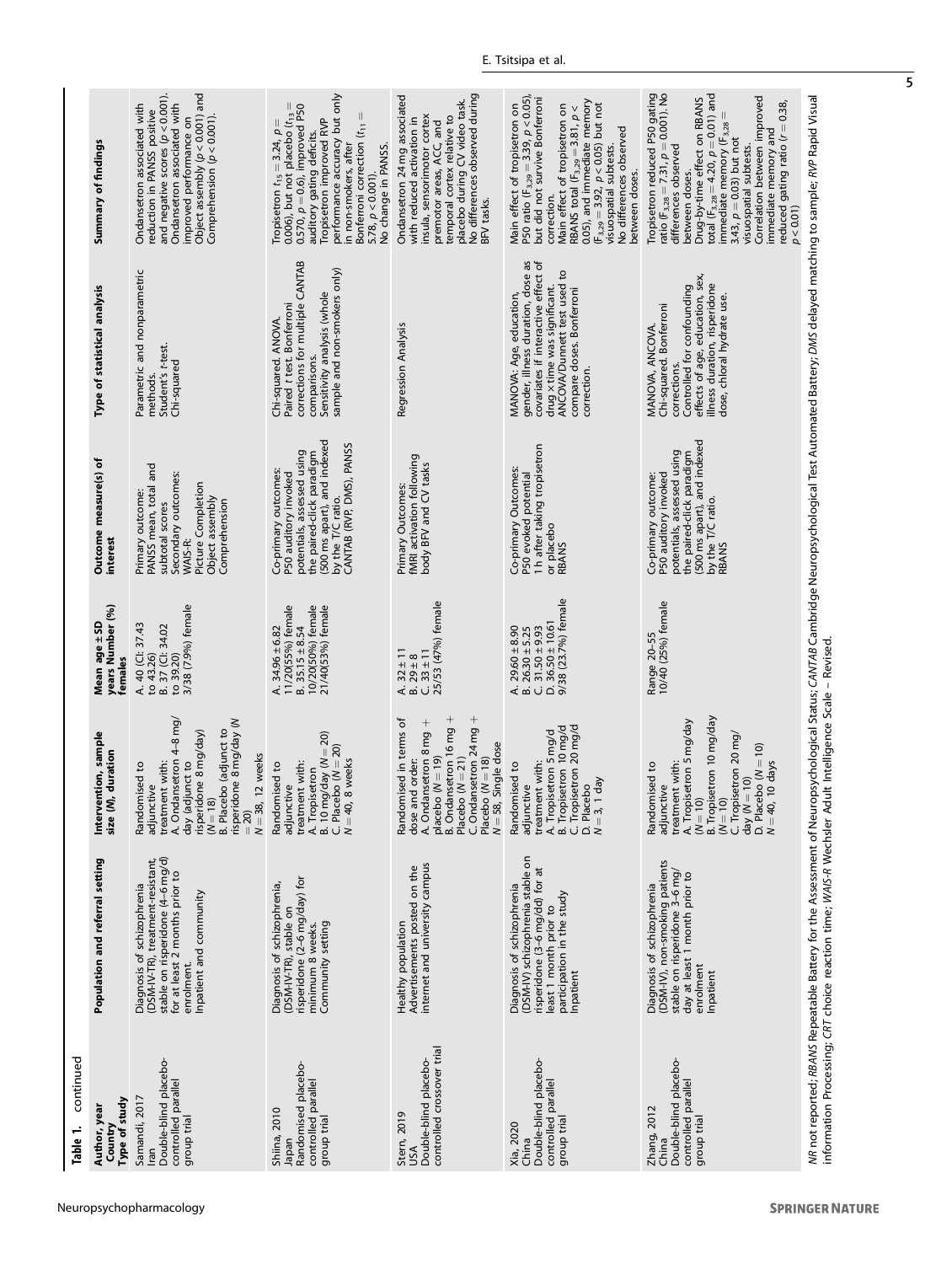<span id="page-5-0"></span>Table 2. Outcome measures.

| Author, year                                                           | Test                                                                                                                        | <b>Brief description</b>                                                                                                                                                                                                                                                                                                                                                                                                                                                                                                                                                                                                                                                                                                                                                                                                                                                                                                                                                                                                                                                                                                                                                                                                                                                                                                                                                                                                                                                                                                                                                                                                                                                                                                                                                                                                                                                                                                                                                                                                                                                                                                                                                                                                                                                                                                |
|------------------------------------------------------------------------|-----------------------------------------------------------------------------------------------------------------------------|-------------------------------------------------------------------------------------------------------------------------------------------------------------------------------------------------------------------------------------------------------------------------------------------------------------------------------------------------------------------------------------------------------------------------------------------------------------------------------------------------------------------------------------------------------------------------------------------------------------------------------------------------------------------------------------------------------------------------------------------------------------------------------------------------------------------------------------------------------------------------------------------------------------------------------------------------------------------------------------------------------------------------------------------------------------------------------------------------------------------------------------------------------------------------------------------------------------------------------------------------------------------------------------------------------------------------------------------------------------------------------------------------------------------------------------------------------------------------------------------------------------------------------------------------------------------------------------------------------------------------------------------------------------------------------------------------------------------------------------------------------------------------------------------------------------------------------------------------------------------------------------------------------------------------------------------------------------------------------------------------------------------------------------------------------------------------------------------------------------------------------------------------------------------------------------------------------------------------------------------------------------------------------------------------------------------------|
| Adler, 2005<br>Koike, 2005<br>Shiina, 2010<br>Xia, 2020<br>Zhang, 2012 | P50 Sensory Gating<br>Electroencephalogram (EEG)                                                                            | Tests sensory gating using the P50 Event-related potential (ERP)<br>waveform paired-click paradigm.<br>The P50 waveform is an event-related potential measured on EEG,<br>occurring 50 ms after an auditory stimulus.<br>The participant is presented with two auditory clicks: S1 (Control, C) and<br>S2 (Test, T), presented within 500 ms of each other.<br>Evidence of 'gating' (attenuation of the wave) can be seen in the second<br>P50 wave. Gating is calculated using of a composite score which relates<br>S1 and S2 amplitudes either as ratios (T/C ratio, suppression ratio, S2/S1<br>ratio) or differences $(S1 - S2)$ .                                                                                                                                                                                                                                                                                                                                                                                                                                                                                                                                                                                                                                                                                                                                                                                                                                                                                                                                                                                                                                                                                                                                                                                                                                                                                                                                                                                                                                                                                                                                                                                                                                                                                 |
| Shiina, 2010                                                           | Cambridge Neuropsychological Test Automated<br><b>Battery</b><br>(CANTAB)<br>Computerised non-verbal test battery           | Subtests of interest:<br>Rapid Visual Information Processing: A white box is shown in the centre of<br>the screen, inside which digits from 2 to 9 appear in a pseudo-random<br>order, at the rate of 100 digits per minute. Participants are requested to<br>detect target sequences of digits. Outcome measures: accuracy, (number<br>of correct responses), latency (speed of response), probability of false<br>alarms and sensitivity.<br>Delayed Match to Sample: An abstract and non-verbal sample is presented<br>to the participants. After a short period of time, they are also presented<br>four similar patterns. The participants have to choose the pattern that<br>exactly matches the sample.<br>Outcome measures: accuracy and latency.<br>Choice Reaction Time: An arrow-shape appears on either side of a screen<br>on which there are two buttons, one on either side. Participants press the<br>appropriate button depending on where the arrow appears. Outcome<br>measures: accuracy and latency, errors of commission and omission (late<br>and early responses).<br>Pattern Recognition Memory: A series of patterns are shown, and<br>participant tasked with discriminating between new and repeated<br>patterns. Outcome measures: accuracy and latency.<br>Spatial Recognition Memory: A series of squares located on a screen are<br>shown. Participant is tasked with remembering previous positions of the<br>square. Outcome measures: accuracy and latency.<br>Spatial Span: Participant presented with white square that changes<br>colour. Participant tasked with remembering the order of colour change.<br>Outcome measure: span length of order.<br>Spatial Working Memory: Participant must use a process of elimination to<br>uncover squares to find the target square. Outcome measure: accuracy.<br>Stockings of Cambridge: Participant tasked with rearranging images which<br>can be done in a discreet number of moves. Outcome measures:<br>difficulty level reached, mean moves used and thinking time<br>Intra-extra Dimensional Set Shifting: Participant tasked with determining a<br>'rule' that determines which of two visual stimuli consisting of shapes is<br>'correct' based on feedback. Outcome measures: errors, attempts, stages<br>completed, latency |
| Leigh, 1991                                                            | Rapid Visual Information Processing<br>(non-standardised version)<br>Computerised non-verbal test of psychomotor<br>funtion | Five different letters of the alphabet presented on the screen in a<br>pseudo-random sequence, and in both lower and upper cases (A, B, D, E<br>and H); 400 presentations/rate of one per second, on display for 0.1 s.<br>Participants were required to press a response button when they<br>identified consecutive presentations of the same letter, irrespective<br>of case.<br>Outcome measures: accuracy and latency.                                                                                                                                                                                                                                                                                                                                                                                                                                                                                                                                                                                                                                                                                                                                                                                                                                                                                                                                                                                                                                                                                                                                                                                                                                                                                                                                                                                                                                                                                                                                                                                                                                                                                                                                                                                                                                                                                              |
| Leigh, 1991                                                            | <b>Choice Reaction Time</b><br>(non-standardised version)<br>Computerised non-verbal test of psychomotor<br>funtion         | Two buttons with neighbouring LEDs (light-emitting diodes) are equally-<br>spaced with a control button. When an LED lights, participants transfer a<br>digit from the control button to the colourful button next to the lit LED<br>and afterwards return the digit to the control button until one of the two<br>LEDs lights again. During this test participants are presented with<br>concurrent auditory misdirection.<br>Outcome measures: accuracy (number of correct responses) and latency<br>(reaction time and movement time)                                                                                                                                                                                                                                                                                                                                                                                                                                                                                                                                                                                                                                                                                                                                                                                                                                                                                                                                                                                                                                                                                                                                                                                                                                                                                                                                                                                                                                                                                                                                                                                                                                                                                                                                                                                |
| Hall, 1991                                                             | <b>Choice Reaction Time</b><br>(Leeds Psychomotor tester)<br>Computerised non-verbal test of psychomotor<br>funtion         | Six red lights shine randomly one at the time. Participants have to turn<br>off the light light by pressing a corresponding button. Outcome<br>measure: time taken to respond to the red light stimulus together and<br>total time taken to both respond and cancel the light.                                                                                                                                                                                                                                                                                                                                                                                                                                                                                                                                                                                                                                                                                                                                                                                                                                                                                                                                                                                                                                                                                                                                                                                                                                                                                                                                                                                                                                                                                                                                                                                                                                                                                                                                                                                                                                                                                                                                                                                                                                          |
| Hall, 1991                                                             | Simulated Car Tracking<br>Computerised non-verbal test of psychomotor<br>function                                           | A computer-based test where participants had to maintain the cursor in<br>line with a moving target using a joystick.<br>Outcome measures: accuracy of tracking, response time to 10<br>peripherally presented visual stimuli recorded.                                                                                                                                                                                                                                                                                                                                                                                                                                                                                                                                                                                                                                                                                                                                                                                                                                                                                                                                                                                                                                                                                                                                                                                                                                                                                                                                                                                                                                                                                                                                                                                                                                                                                                                                                                                                                                                                                                                                                                                                                                                                                 |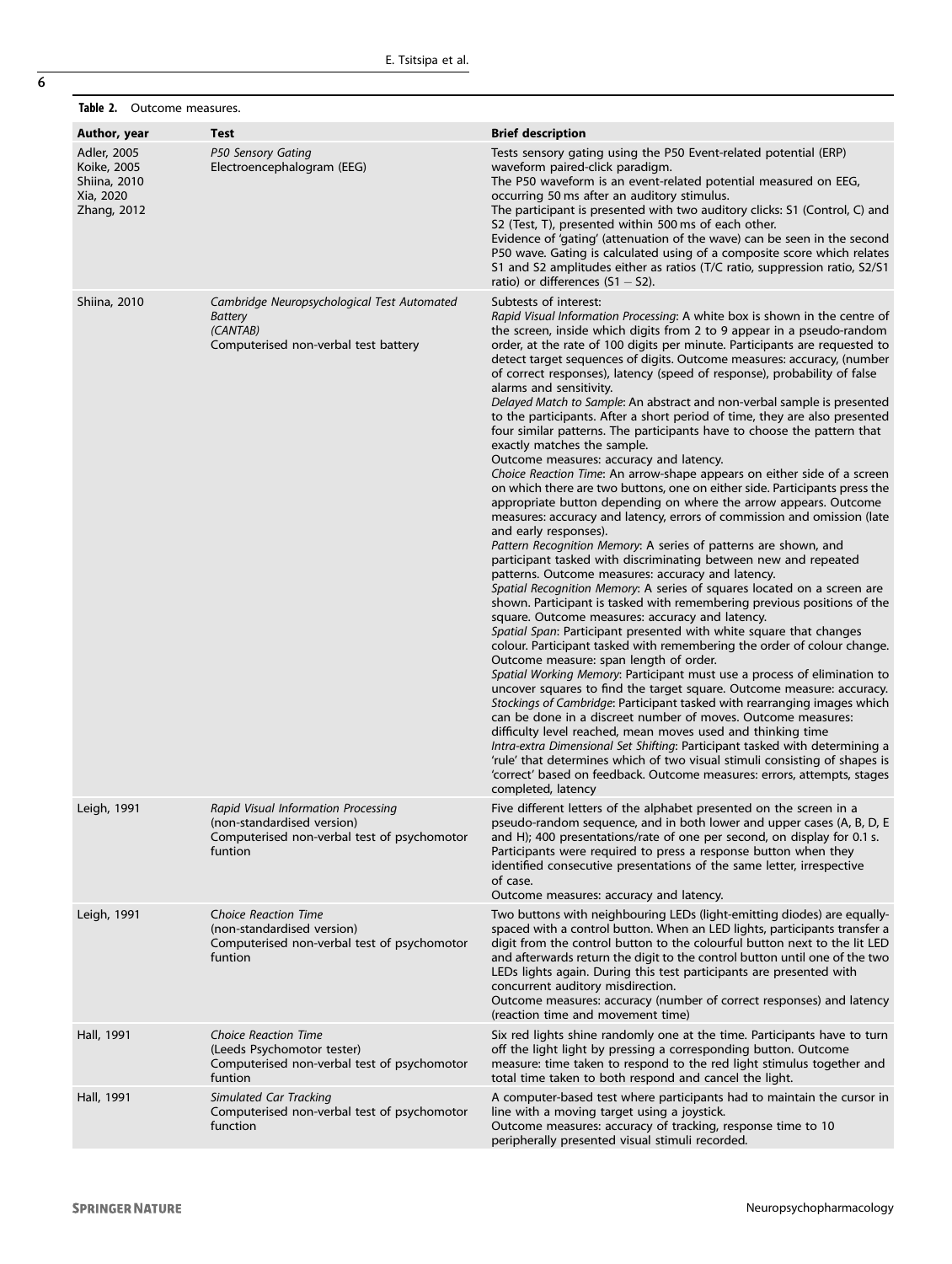| Table 2. continued                                                   |                                                                                                             |                                                                                                                                                                                                                                                                                                                                                                                                                                                                                                                                                                                                                                                                                                                                                                                                                                                                                                                                                                                                                                                                                                   |
|----------------------------------------------------------------------|-------------------------------------------------------------------------------------------------------------|---------------------------------------------------------------------------------------------------------------------------------------------------------------------------------------------------------------------------------------------------------------------------------------------------------------------------------------------------------------------------------------------------------------------------------------------------------------------------------------------------------------------------------------------------------------------------------------------------------------------------------------------------------------------------------------------------------------------------------------------------------------------------------------------------------------------------------------------------------------------------------------------------------------------------------------------------------------------------------------------------------------------------------------------------------------------------------------------------|
| Author, year                                                         | <b>Test</b>                                                                                                 | <b>Brief description</b>                                                                                                                                                                                                                                                                                                                                                                                                                                                                                                                                                                                                                                                                                                                                                                                                                                                                                                                                                                                                                                                                          |
| Xia, 2020<br>Zhang, 2012                                             | Repeatable Battery for neuropsychological status<br>(RBANS)<br>Non-computerised cognitive screening battery | Subtest of interest:<br>Figure Copy: Participant asked to copy a geometric design consisting of<br>10 parts. Outcome measure: accuracy<br>Line Orientation: Participant asked to match a presented line in terms of<br>orientation, to a group of 13 lines spanning 180 degrees of orientation.<br>Outcome measure: accuracy<br>Other subtests as part of RBANS performed by both Xia and Zhang:<br>List Learning: Recall accuracy of 10-item list<br>Story Memory: Recall accuracy of 12-item story<br>Picture Naming: Accuracy of picture naming line drawings<br>Semantic Fluency: Total number exemplars named in 60 s<br>Digit Span: Ability to recall span of digits presented sequentially<br>Digit Symbol: Accuracy of matching symbols from a table of<br>corresponding digit/symbol pairs<br>Delayed Memory: Recall of elements of previous subtests                                                                                                                                                                                                                                    |
| Akhondzadeh, 2009                                                    | WMS-R: Wechsler Memory Scale - Revised<br>$(WMS-R)$<br>Non-computerised memory test battery                 | Subtests of interest:<br>Visual Paired Associates 1: Participants required to remember the colour<br>that was linked with each of six abstract line drawings.<br>Visual Paired Associates 2: Delayed-recall trial administered (half an hour)<br>after Visual Paired Associates 1<br>Visual Reproduction 1: Participant is shown a design for 10 s. After the<br>removal of the design, they had to draw it from memory (3 trials)<br>Visual Reproduction 2: Delayed-recall trial administered (half an hour) after<br>Visual Reproduction 1<br>Picture Completion: Participant is required to select the missing part of a<br>picture.<br>Figural Memory: Participant required to identify the correct figure<br>Other Subtests performed by Akhonzadeh:<br>Verbal Paired Associates: Recall accuracy of words paired with other words<br>Logical Memory: Ability to recall narrative features of a section of prose<br>Digit Span: Ability to recall span of digits presented sequentially                                                                                                      |
| Levkovitz, 2005<br>Samadi, 2017<br>Akhonzadeh, 2009                  | Wechsler Adult Intelligence Scale -Revised<br>$(WAIS-R)$<br>Non-computerised IQ test battery                | Subtests of interest performed by Levkovitz:<br>Digit Span: Ability to recall span of digits presented sequentially<br>Digit Symbol: Participant required to match a list of digits to its<br>corresponding symbol from a table of digit/symbol pairs.<br>Subtests of interest performed by Samadi:<br>Picture Completion: Participant is shown recognisable image with large<br>section missing, and is asked to state what is missing<br>Object Assembly: Participant is required to put together puzzle pieces to<br>make different objects.<br>Other subtests performed by Samadi<br>Information: Participant is asked general knowledge questions<br>Verbal Comprehension: Participant is asked to identify the qualitative<br>relationship between words<br>Subtest of interest performed by Akhonzadeh:<br>Block Design: Participant is required to restructure blocks with different<br>colour patterns on different sides to match a pattern<br>Other WAIS-R subtests:<br>Vocabulary: Participant asked to define 30 words<br>Arithmetic: Participant asked to solve arithmetic problems |
| Levkovitz 2005                                                       | Rey-Osterrieth Complex figure Test<br>Non-computerised test of visuospatial and<br>working memory           | Participant is presented an 18-item complex drawn figure and asked to<br>draw it from memory.<br>Outcome measure: accuracy                                                                                                                                                                                                                                                                                                                                                                                                                                                                                                                                                                                                                                                                                                                                                                                                                                                                                                                                                                        |
| Stern, 2019                                                          | <b>Body Focused video Task</b><br><b>fMRI</b>                                                               | Participant is shown two types of video: 'Body Focused' videos (e.g. the<br>tip of a brush stroking a hand) designed to elicit activation of brain areas<br>associated with interoception and corresponding 'Control' videos (e.g.<br>the tip of a brush moving across a table). Participants tasked with<br>counting the number of repetitions of the given action shown in the<br>video e.g. brush strokes.<br>Outcome measure: Differences in fMRI activity between the two video<br>types are assessed.                                                                                                                                                                                                                                                                                                                                                                                                                                                                                                                                                                                       |
| Akhonzadeh, 2009<br>Levkovitz, 2005<br>Samandi, 2017<br>Shiina, 2010 | Positive and Negative Symptom Scale<br>(PANSS)<br>Clinician administered symptom scoring scale              | Subjective scale administered by clinician following semi-structured<br>interview. Severity measures across 7 items in Positive symptoms scale<br>and 7 items in Negative symptom scale and 16 items across General<br>Psychopathology scale.                                                                                                                                                                                                                                                                                                                                                                                                                                                                                                                                                                                                                                                                                                                                                                                                                                                     |

This table describes the tests and subtests used amongst the studies. Some papers used discreet subtests from a Battery. For clarity, all subtests from a battery are listed here, and the subtests used by a given paper are then described. The subtest of interest to our review are stated explicitly.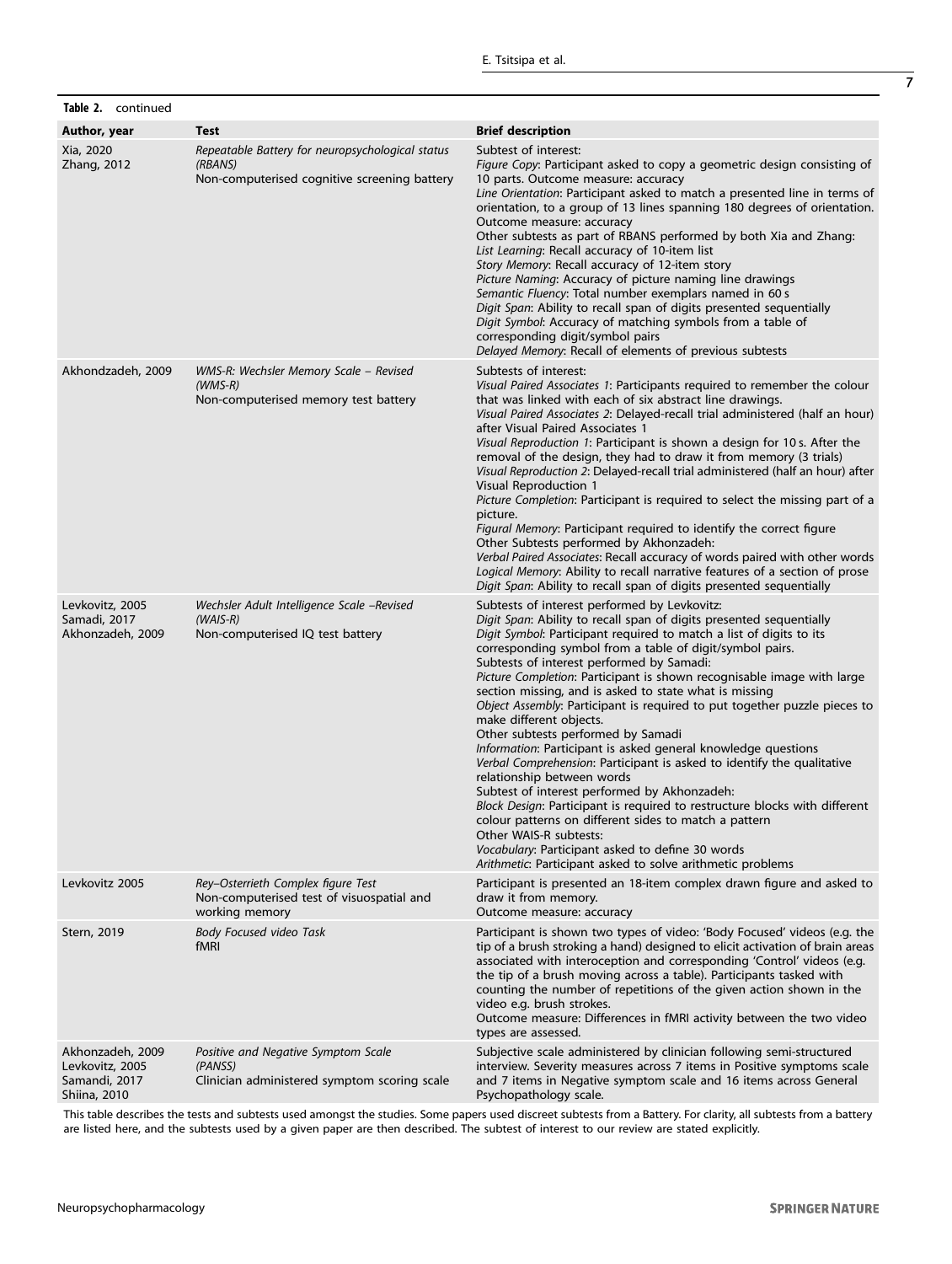| Quality assessment.<br>Table 3. |                                                                                                                                                                           |                   |              |             |          |                            |                              |                                                               |
|---------------------------------|---------------------------------------------------------------------------------------------------------------------------------------------------------------------------|-------------------|--------------|-------------|----------|----------------------------|------------------------------|---------------------------------------------------------------|
| Author & date                   | Title                                                                                                                                                                     | Selection bias    | Study design | Confounders | Blinding | Data collection<br>methods | Withdrawals and<br>drop-outs | $2 =$ moderate<br>Global rating<br>$1 =$ strong<br>$3 =$ weak |
| Adler 2005                      | Ondansetron in Medicated Schizophrenia<br>Improved P50 Auditory Gating With<br>Patients                                                                                   | 3                 |              |             |          |                            |                              | $\sim$                                                        |
| Akhondzadeh 2009                | G<br>Added ondansetron for stable schizophrenia:<br>double-blind, placebo-controlled trial                                                                                |                   |              |             |          |                            |                              |                                                               |
| <b>Hall 1991</b>                | A study to evaluate the effect of ondansetron on<br>psychomotor performance after repeated oral<br>dosing in healthy subjects                                             | 3                 |              |             |          |                            | $\mathbf 2$                  | $\mathbf 2$                                                   |
| Leigh 1991                      | Effects of granisetron and lorazepam, alone and<br>ဖြ<br>in combination, on psychometric performan                                                                        | ξ                 |              |             | $\sim$   |                            | 3                            | 3                                                             |
| Levkovitz 2005                  | The effect of Ondansetron on memory in<br>schizophrenic patients                                                                                                          | $\sim$            |              | ω           | ω        |                            | ω                            | $\sim$                                                        |
| Koike 2005                      | Tropisetron improves deficits in auditory<br>P50 suppression in schizophrenia                                                                                             | $\mathbf{\Omega}$ | 2            | 3           | ω        |                            | w                            | 3                                                             |
| Samadi 2017                     | and<br>ā<br>Ondansetron in the Treatment of Negative<br>Efficacy of Risperidone Augmentation with<br>Depressive Symptoms in Schizophrenia: A<br>Randomized Clinical Trial | $\sim$            |              | 3           |          |                            |                              | $\sim$                                                        |
| Shiina 2010                     | A randomised, double-blind, placebo-controlled<br>trial of tropisetron in patients with<br>schizophrenia                                                                  |                   |              |             |          |                            |                              |                                                               |
| Stern 2009                      | High-dose ondansetron reduces activation of<br>$\overline{6}$<br>interoceptive and sensorimotor brain region                                                              | 3                 |              |             | $\sim$   | $\sim$                     |                              | $\sim$                                                        |
| Xia 2020                        | ⊇.<br>cognitive deficits and P50 inhibition deficits<br>One-day tropisetron treatment improves<br>schizophrenia                                                           | $\mathbf{\Omega}$ |              |             |          |                            |                              |                                                               |
| Zhang 2012                      | Short-Term Tropisetron Treatment and Cognitive<br>and P50 Auditory Gating Deficits in<br>Schizophrenia                                                                    | 3                 |              |             |          |                            |                              | 2                                                             |

<span id="page-7-0"></span>8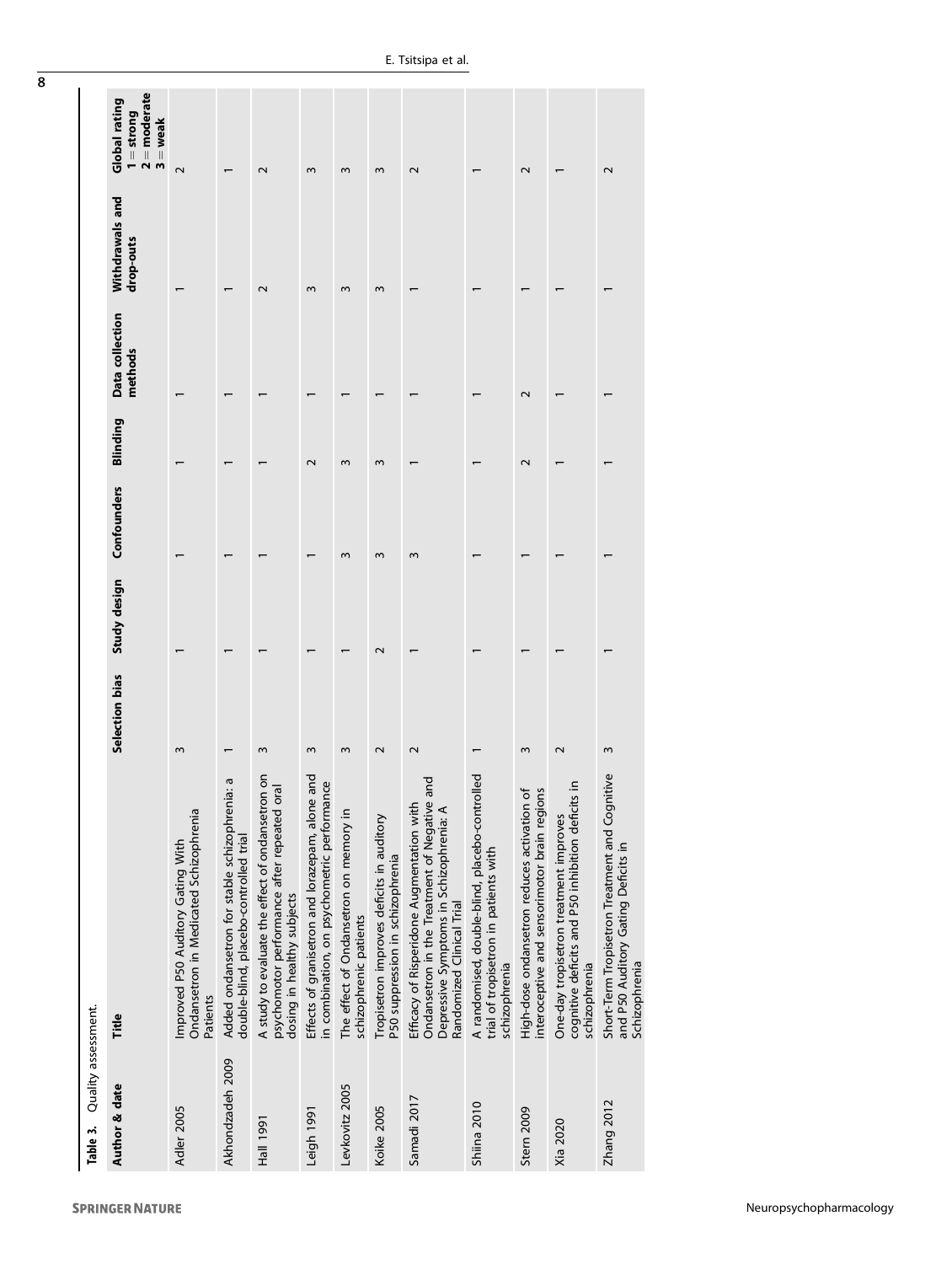#### Interoception

One study used functional MRI to evaluate effects of ondansetron on interoception (the ability to interpret internal sensations such as satiety, respiration, heartbeat and relate them to emotions) [\[39\]](#page-9-0). The study was hypothesis-driven, based on ondansetron's use to decrease pruritis and pain. Fifty-three participants were randomized (by order and dose) to receive a single dose of ondansetron or placebo before carrying out an fMRI task previously shown to engage interoceptive circuitry. The highest dose (24 mg) of ondansetron reduced activation in the interoceptive circuit (insula, sensorimotor cortex, premotor area, anterior cingulate cortex and temporal cortex), but only when participants were viewing the control video.

# **DISCUSSION**

Previous meta-analyses of 5HT3 antagonists have reported on the efficacy of ondansetron as an adjunctive treatment for negative symptoms and general psychopathology in patients with chronic, stable schizophrenia [\[21](#page-9-0)]. In this review, we focused specifically on the impact of ondansetron and other 5HT3 antagonists on sensory processing, to establish whether preclinical findings of improved sensory gating would translate to improvements in humans that could explain the mechanism of antipsychotic treatment effects.

The most consistent finding was that ondansetron and tropisetron were superior to placebo in reversing impairments in P50 suppression in patients with schizophrenia, when administered as an adjunct to existing medication. This effect was observed following a single dose of ondansetron, and after singledose and steady-state treatment with tropisetron. Tropisetron also improved sustained visual attention in a single study. There was inconsistent evidence of an effect of ondansetron other tests of visuoperceptual processing in patients with schizophrenia, and no evidence that ondansetron or granisetron improved performance on test of visuoperceptual performance in healthy participants.

Interpretation of the findings is limited by the small number of included studies, relatively small sample sizes, and methodological heterogeneity; including in the population studied (schizophrenia versus healthy participants); the lack of specificity of test performance measures, many of which were administered as part of larger, standardised batteries; and the confounding effects of antipsychotic or other psychotropic medication in patients with schizophrenia. It is also that possible that potential improvements on visuoperceptual processing might only be detected in patient groups with impaired visuoperceptual processing. This might explain the absence of any effects in healthy participants in the studies reviewed. Perhaps the most important limitation is the lack of placebo-controlled data on patients with untreated positive symptoms, which limited interpretation of the extent of ondansetron's 'antipsychotic' effects.

Despite these limitations, there was consistent and robust evidence that 5HT3 antagonists enhance sensory processing in humans, especially when assessed using neurophysiological markers. Impaired sensory gating reflects a reduced ability to filter irrelevant information [[43\]](#page-9-0) and is considered a robust neurophysiological marker of psychosis in schizophrenia and bipolar disorder [[44\]](#page-10-0). It has been suggested that an abnormal P50 ratio represents a neurocognitive deficit and vulnerability marker that is present across the psychosis spectrum  $[24-26]$  $[24-26]$  $[24-26]$ , characterised by poorer performance on tests of sustained attention and vigilance [[26,](#page-9-0) [45](#page-10-0)], including greater noise-induced distractibility during attentional tasks. The S2/S1 ratio of the P50 waveform response has been associated with the 'global inattention' scale of the Scale for Assessment of Negative Symptoms (SANS) [[46](#page-10-0)] and with trait severity of auditory hallucinations, measured by the Psychotic Symptoms Ratings Scale (PSYRATS) [\[47](#page-10-0)].

Auditory gating is modulated through interplay between serotonergic, cholinergic and GABAerbic neurotransmission [\[44\]](#page-10-0). Cholinergic inputs from the septal nucleus interact with 5HT3 expressing GABAergic interneurons in the CA3-CA4 hippocampal regions during the early phases of auditory processing, leading to transient inhibition of pyramidal neurones and suppression or gating of the response to a repeated stimulus [\[48\]](#page-10-0). Hippocampal α7-nicotinic receptors have been implicated in this process [\[49\]](#page-10-0), based on the finding that α7-nicotinic receptor antagonists block both ondansetron and tropisetron's reversal of gating deficits in DBA/2 mice [[14,](#page-9-0) [16](#page-9-0), [50](#page-10-0)]. Genetic studies carried out in people with schizophrenia and their families have similarly linked gating deficits to the α7 subunit of the nicotinic cholinergic receptor gene [\[51](#page-10-0), [52](#page-10-0)].

Sensory gating is a 'bottom up' filter but is also influenced by top down processes [\[53](#page-10-0), [54\]](#page-10-0). Studies that have used invasive techniques in animal and human neuroimaging studies have implicated a widely distributed network that spans temporoparietal and prefrontal regions [\[48\]](#page-10-0) and emphasised the importance of synchronised neuronal firing in maintaining efficient cognitive and perceptual processing [[55](#page-10-0)]. Cortical GABAergic interneurones are important in this respect, as they facilitate sensory integration and modulate functional network dynamics [[11\]](#page-9-0). The thalamus acts as a gateway for sensory (feedforward) inputs and a hub for cortical feedback, which is then relayed to GABAergic inter-neurones in the supragranular layer L1. In vitro studies have shown that 30% of GABAergic inter-neurones in the primary somatosensory cortex express 5HT3-A receptors, the majority of which are located in L1; an optimal location for their role in modulating cortical sensory processes [\[56\]](#page-10-0). Cholinergic activation acts to further increase the precision of sensory input processing [\[57\]](#page-10-0) by increasing the signal-to-noise ratio of cortical neuronal responses to sensory inputs [[58](#page-10-0)]; with nicotinic receptors, expressed in the hippocampus, thalamic reticular nucleus, and geniculate nuclei [[59\]](#page-10-0) playing a key role in this process [\[60\]](#page-10-0).

The relative importance of the contribution of α7-nicotinic partial agonist, versus 5HT3 antagonist mediated effects, on sensory gating is unclear. Research in DBA/2 mice has shown differential effects of the α7-nicotinic receptor partial agonist DXMB-A (reduced S2 amplitude), the full α7 agonist varenicline (which has no effect on sensory gating) [[61\]](#page-10-0), and the selective 5HT3 receptor antagonists ondansetron and tropisetron (reduced S2 and increased S1 amplitude) [\[12,](#page-9-0) [14\]](#page-9-0). These findings suggest that 5HT3 antagonist effects alone are sufficient to reverse gating deficits, and that full α7 receptor agonism is not beneficial, possibly due to receptor desensitisation [\[32](#page-9-0)].

A direct comparison of the neurophysiological effects of ondansetron and tropisetron, and their relationship with changes in neuropsychological test performance and clinical symptoms would provide a mechanistic understanding of treatment effects. Future studies should also consider including drugs such as encenicline, an α7-nicotinic receptor partial agonist with 5HT3 antagonist effects [\[62,](#page-10-0) [63](#page-10-0)], and CVN058, a novel selective 5HT3 antagonist [\[64](#page-10-0)], which are also of interest as adjunctive treatments for patients with schizophrenia.

The effects of 5HT3 antagonists on the RVP test should be further explored, as impaired test performance is viewed as an endophenotypic marker of cognitive vulnerability to psychosis [\[65](#page-10-0)–[67](#page-10-0)] and, importantly, the test has proved sensitive to the effects of tropisetron. This area of research could also be extended to include antipsychotic naive patients with prodromal or milder psychotic symptoms, to provide additional insights into the mechanisms of any treatment effects at an early stage of the illness.

From a neurochemical perspective, the modulatory effects of 5HT3 antagonists on nicotinic cholinergic and GABAergic neurotransmission are highly relevant when considering the treatment of hallucinations in PD, as there is marked disruption of nicotinic cholinergic neurotransmission in people with PD [\[68\]](#page-10-0), and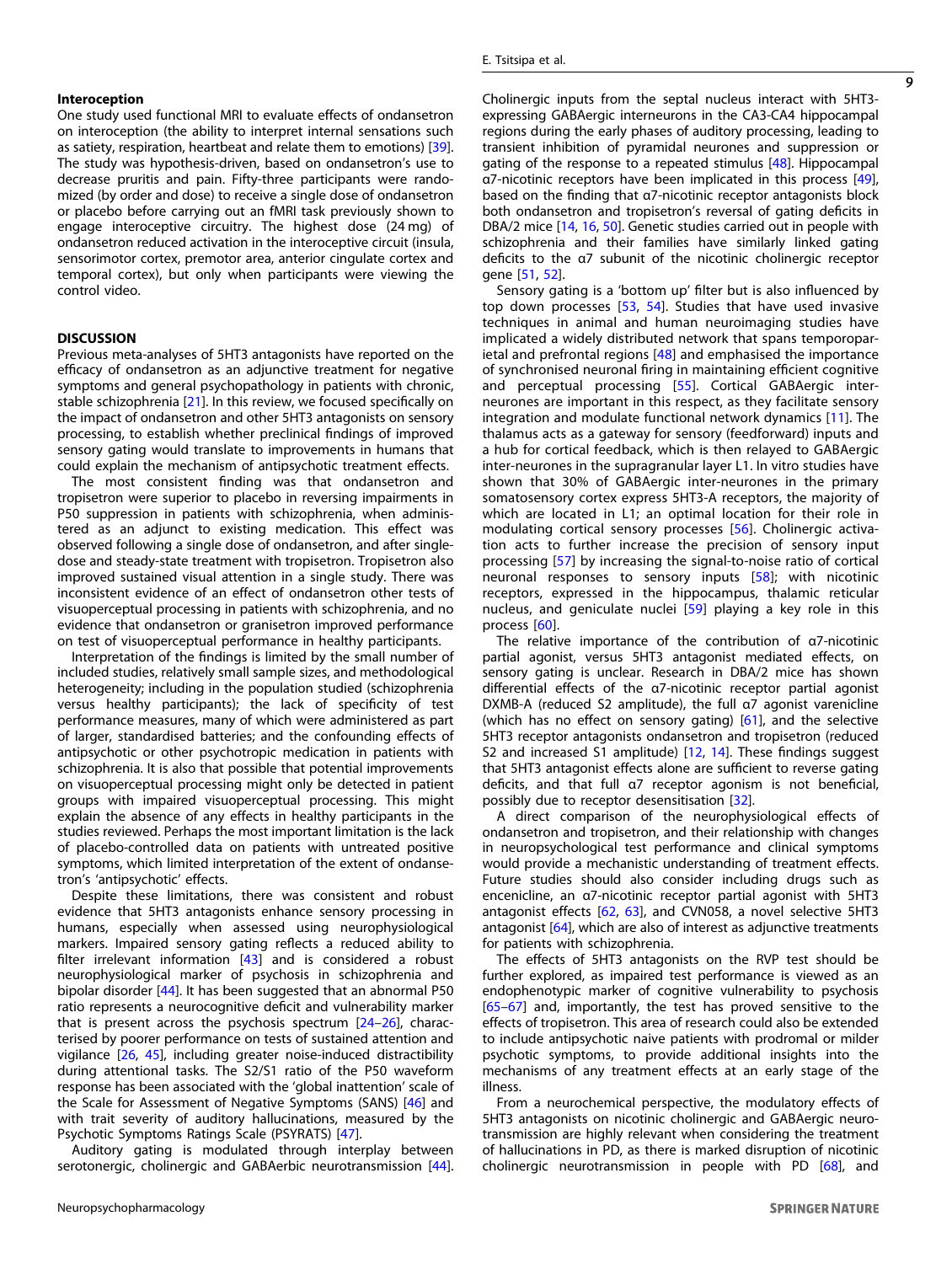<span id="page-9-0"></span>magnetic resonance spectroscopy (MRS) has shown a reduction in GABAergic activity in the occipital cortex in PD patients who hallucinate compared to those without [\[69](#page-10-0)]. The improvement in visual sustained attention following the use of 5HT3 receptor antagonists also warrants further consideration, as integrative theories regarding the origins of misperceptions and hallucinations propose that they arise as a result of impairments in visual perception and attentional binding [[70\]](#page-10-0). Aligned with this, the Activation, Input, Modulation model proposes that hallucinations occur as a result of dysregulation of gating and filtering of sensory inputs, which reduces the dominance of inputs from external sources and increases cortical responses to internally generated imagery [[71\]](#page-10-0). The fact that people with PD who experience hallucinations tend to over-rely on prior knowledge compared to those who do not [\[72](#page-10-0)] supports these theories. Auditory gating deficits have been observed in patients with PD compared to healthy subjects; especially in patients with more severe disease (Hoehn and Stages IV–V). However, there has been no direct comparison of hallucinators versus non-hallucinators.

The TOP HAT Trial (Clinical trials.gov NCT04167813) will provide placebo-controlled data on the effectiveness of ondansetron as a treatment for hallucinations in PD. Further research is, however, needed to investigate the relationship between sensory gating, visual information processing and emergent hallucinations in PD. Interventional studies are also needed to compare the effects of ondansetron and tropisetron (or drugs with similar properties) on neurophysiological, visuoperceptual and imaging markers of hallucinations.

## **REFERENCES**

- 1. Olivier B. Serotonin: a never-ending story. Eur J Pharm. 2015;753:2–18.
- 2. Kumar S, Soren S, Chaudhury S. Hallucinations: etiology and clinical implications. Ind Psychiatry J. 2009;18:119–26.
- 3. Jacob SN, Nienborg H. Monoaminergic neuromodulation of sensory processing. Front Neural Circuits. 2018;12:51.
- 4. Sizemore TR, Hurley LM, Dacks AM. Serotonergic modulation across sensory modalities. J Neurophysiol. 2020;123:2406–25.
- 5. Meltzer HY. The role of serotonin in antipsychotic drug action. Neuropsychopharmacology 1999;21:106S–15S.
- 6. Meltzer HY, Mills R, Revell S, Williams H, Johnson A, Bahr D, et al. Pimavanserin, a serotonin(2A) receptor inverse agonist, for the treatment of parkinson's disease psychosis. Neuropsychopharmacology 2010;35:881–92.
- 7. Cummings J, Isaacson S, Mills R, Williams H, Chi-Burris K, Corbett A, et al. Pimavanserin for patients with Parkinson's disease psychosis: a randomised, placebocontrolled phase 3 trial. Lancet 2014;383:533–40.
- 8. Barnes NM, Hales TG, Lummis SC, Peters JA. The 5-HT3 receptor—the relationship between structure and function. Neuropharmacology 2009;56:273–84.
- 9. Fink KB, Gothert M. 5-HT receptor regulation of neurotransmitter release. Pharm Rev. 2007;59:360–417.
- 10. De Deurwaerdere P, Di Giovanni G. Serotonergic modulation of the activity of mesencephalic dopaminergic systems: therapeutic implications. Prog Neurobiol. 2016;151:175–6.
- 11. Tremblay R, Lee S, Rudy B. GABAergic interneurons in the neocortex: from cellular properties to circuits. Neuron 2016;91:260–92.
- 12. Smucny J, Stevens KE, Olincy A, Tregellas JR. Translational utility of rodent hippocampal auditory gating in schizophrenia research: a review and evaluation. Transl Psychiatry. 2015;5:e587.
- 13. Alex KD, Pehek EA. Pharmacologic mechanisms of serotonergic regulation of dopamine neurotransmission. Pharm Ther. 2007;113:296–320.
- 14. Wildeboer KM, Zheng L, Choo KS, Stevens KE. Ondansetron results in improved auditory gating in DBA/2 mice through a cholinergic mechanism. Brain Res. 2009;1300:41–50.
- 15. Barnes JM, Costall B, Coughlan J, Domeney AM, Gerrard PA, Kelly ME, et al. The effects of ondansetron, a 5-HT3 receptor antagonist, on cognition in rodents and primates. Pharm Biochem Behav. 1990;35:955–62.
- 16. Hashimoto K, Iyo M, Freedman R, Stevens KE. Tropisetron improves deficient inhibitory auditory processing in DBA/2 mice: role of alpha 7 nicotinic acetylcholine receptors. Psychopharmacology 2005;183:13–9.
- 17. Rammes G, Eisensamer B, Ferrari U, Shapa M, Gimpl G, Gilling K, et al. Antipsychotic drugs antagonize human serotonin type 3 receptor currents in a noncompetitive manner. Mol Psychiatry. 2004;9:846–58. 18
- 18. Eisensamer B, Rammes G, Gimpl G, Shapa M, Ferrari U, Hapfelmeier G, et al. Antidepressants are functional antagonists at the serotonin type 3 (5-HT3) receptor. Mol Psychiatry. 2003;8:994–1007.
- 19. Zoldan J, Friedberg G, Goldberg-Stern H, Melamed E. Ondansetron for hallucinosis in advanced Parkinson's disease. Lancet 1993;341:562–3.
- 20. Zoldan J, Friedberg G, Livneh M, Melamed E. Psychosis in advanced Parkinson's disease: treatment with ondansetron, a 5-HT3 receptor antagonist. Neurology 1995;45:1305–8.
- 21. Kishi T, Mukai T, Matsuda Y, Iwata N. Selective serotonin 3 receptor antagonist treatment for schizophrenia: meta-analysis and systematic review. Neuromolecular Med. 2014;16:61–9.
- 22. Zheng W, Cai DB, Zhang QE, He J, Zhong LY, Sim K, et al. Adjunctive ondansetron for schizophrenia: a systematic review and meta-analysis of randomized controlled trials. J Psychiatr Res. 2019;113:27–33.
- 23. Kulkarni J, Thomas N, Hudaib AR, Gavrilidis E, Gurvich C. Ondansetron—a promising adjunctive treatment for persistent schizophrenia. J Psychopharmacol. 2018;32:1204–11.
- 24. Cadenhead KS, Light GA, Geyer MA, Braff DL. Sensory gating deficits assessed by the P50 event-related potential in subjects with schizotypal personality disorder. Am J Psychiatry. 2000;157:55–9.
- 25. Hazlett EA, Rothstein EG, Ferreira R, Silverman JM, Siever LJ, Olincy A. Sensory gating disturbances in the spectrum: similarities and differences in schizotypal personality disorder and schizophrenia. Schizophr Res. 2015;161:283–90.
- 26. Hamilton HK, Williams TJ, Ventura J, Jasperse LJ, Owens EM, Miller GA, et al. Clinical and cognitive significance of auditory sensory processing deficits in schizophrenia. Am J Psychiatry. 2018;175:275–83.
- 27. Page MJ, McKenzie JE, Bossuyt PM, Boutron I, Hoffmann TC, Mulrow CD, et al. The PRISMA 2020 statement: an updated guideline for reporting systematic reviews. Syst Rev. 2021;10:89.
- 28. Armijo-Olivo S, Stiles CR, Hagen NA, Biondo PD, Cummings GG. Assessment of study quality for systematic reviews: a comparison of the Cochrane Collaboration Risk of Bias Tool and the Effective Public Health Practice Project Quality Assessment Tool: methodological research. J Eval Clin Pr. 2012;18:12–8.
- 29. Akhondzadeh S, Mohammadi N, Noroozian M, Karamghadiri N, Ghoreishi A, Jamshidi AH, et al. Added ondansetron for stable schizophrenia: a double blind, placebo controlled trial. Schizophr Res. 2009;107:206–12.
- 30. Mohammadi N, Noroozian, M, Karamghadiri, N, Akhondzadeh, S. 5Ht3 antagonist for cognition improvement in schizophrenia: a double blind, placebo-controlled trial. Basic Clin Neurosci. 2010;1:10–14.
- 31. Zhang XY, Liu L, Liu S, Hong X, Chen DC, Xiu MH, et al. Short-term tropisetron treatment and cognitive and P50 auditory gating deficits in schizophrenia. Am J Psychiatry. 2012;169:974–81.
- 32. Shiina A, Shirayama Y, Niitsu T, Hashimoto T, Yoshida T, Hasegawa T, et al. A randomised, double-blind, placebo-controlled trial of tropisetron in patients with schizophrenia. Ann Gen Psychiatry. 2010;9:27.
- 33. Samadi R, Soluti S, Daneshmand R, Assari S, Manteghi AA. Efficacy of risperidone augmentation with ondansetron in the treatment of negative and depressive symptoms in schizophrenia: a randomized clinical trial. Iran J Med Sci. 2017;42:14–23.
- 34. Xia L, Liu L, Hong X, Wang D, Wei G, Wang J, et al. One-day tropisetron treatment improves cognitive deficits and P50 inhibition deficits in schizophrenia. Neuropsychopharmacology 2020;45:1362–8.
- 35. Adler LE, Cawthra EM, Donovan KA, Harris JG, Nagamoto HT, Olincy A, et al. Improved p50 auditory gating with ondansetron in medicated schizophrenia patients. Am J Psychiatry. 2005;162:386–8.
- 36. Hall ST, Ceuppens PR. A study to evaluate the effect of ondansetron on psychomotor performance after repeated oral dosing in healthy subjects. Psychopharmacology 1991;104:86–90.
- 37. Leigh TJ, Link CG, Fell GL. Effects of granisetron and lorazepam, alone and in combination, on psychometric performance. Br J Clin Pharm. 1991;31:333–6.
- 38. Levkovitz Y, Arnest G, Mendlovic S, Treves I, Fennig S. The effect of Ondansetron on memory in schizophrenic patients. Brain Res Bull. 2005;65:291–5.
- 39. Stern ER, Shahab R, Grimaldi SJ, Leibu E, Murrough JW, Fleysher L, et al. High-dose ondansetron reduces activation of interoceptive and sensorimotor brain regions. Neuropsychopharmacology 2019;44:390–8.
- 40. Koike K, Hashimoto K, Takai N, Shimizu E, Komatsu N, Watanabe H, et al. Tropisetron improves deficits in auditory P50 suppression in schizophrenia. Schizophr Res. 2005;76:67–72.
- 41. Sahakian BJ, Owen AM. Computerized assessment in neuropsychiatry using CANTAB: discussion paper. J R Soc Med. 1992;85:399–402.
- 42. Randolph C, Tierney MC, Mohr E, Chase TN. The Repeatable Battery for the Assessment of Neuropsychological Status (RBANS): preliminary clinical validity. J Clin Exp Neuropsychol. 1998;20:310–9.
- 43. Bak N, Glenthoj BY, Rostrup E, Larsson HB, Oranje B. Source localization of sensory gating: a combined EEG and fMRI study in healthy volunteers. Neuroimage 2011;54:2711–8.